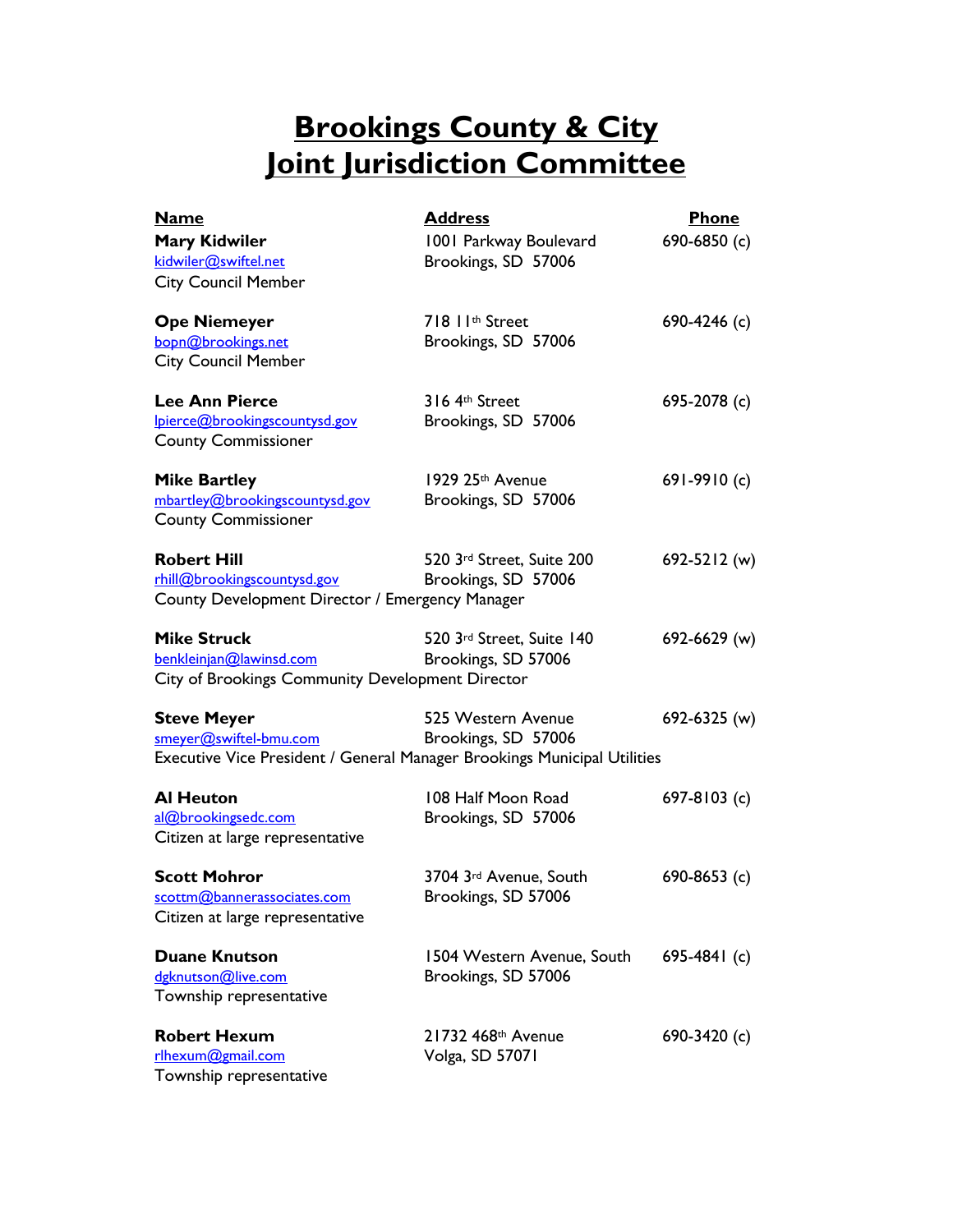| <b>Greg Fargen</b>                             | 237 Indian Hills Road | 692-3636 (w) |
|------------------------------------------------|-----------------------|--------------|
| greg@ebankstar.com                             | Brookings, SD 57006   |              |
| <b>City Planning Commission Representative</b> |                       |              |
| <b>Darrell Nelson</b>                          | 47405 219th Street    | 695-9724 (c) |
| baddad@itctel.com                              | Brookings, SD 57006   |              |

County Planning & Zoning Commission Representative

#### **Purpose**

The purpose of the Joint Jurisdiction Committee is to review the current Joint Jurisdiction Ordinances governing the joint jurisdictional area around the City of Brookings and make recommendations for changes to the Brookings County Planning & Zoning Commission and the City of Brookings Planning Commission.

### **Membership**

Membership: 13 (representing the following organizations):

- Two members of the Brookings County Commission
- Two members of the Brookings City Council
- One representative from Brookings City Planning Commission
- One representative from Brookings County Planning & Zoning Commission
- Two township representatives to be selected by the Committee
- One representative from Brookings Municipal Utilities
- **Brookings County Development Director**
- **Brookings City Community Development Director**
- Two at-large representatives to be selected by the Committee

#### **Meeting Schedule**

| Day:      | Monthly, day varies                       |
|-----------|-------------------------------------------|
| Time:     | Varies                                    |
| Location: | City & County Gov't Bldg., 520 3rd Street |
| Phone:    | $(605) 696 - 8205$                        |
| Contact:  | <b>Stacy Steffensen</b>                   |